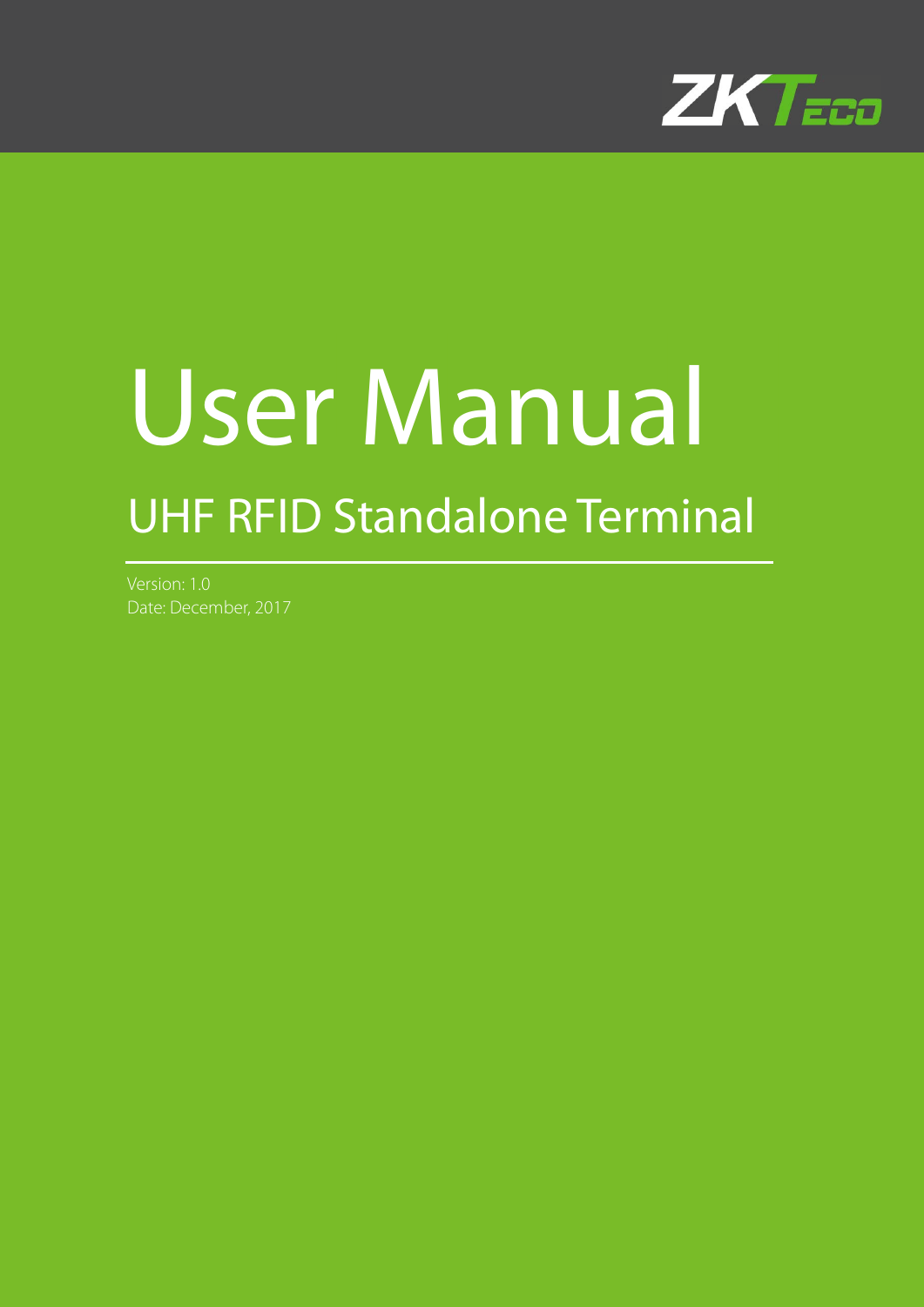## Connet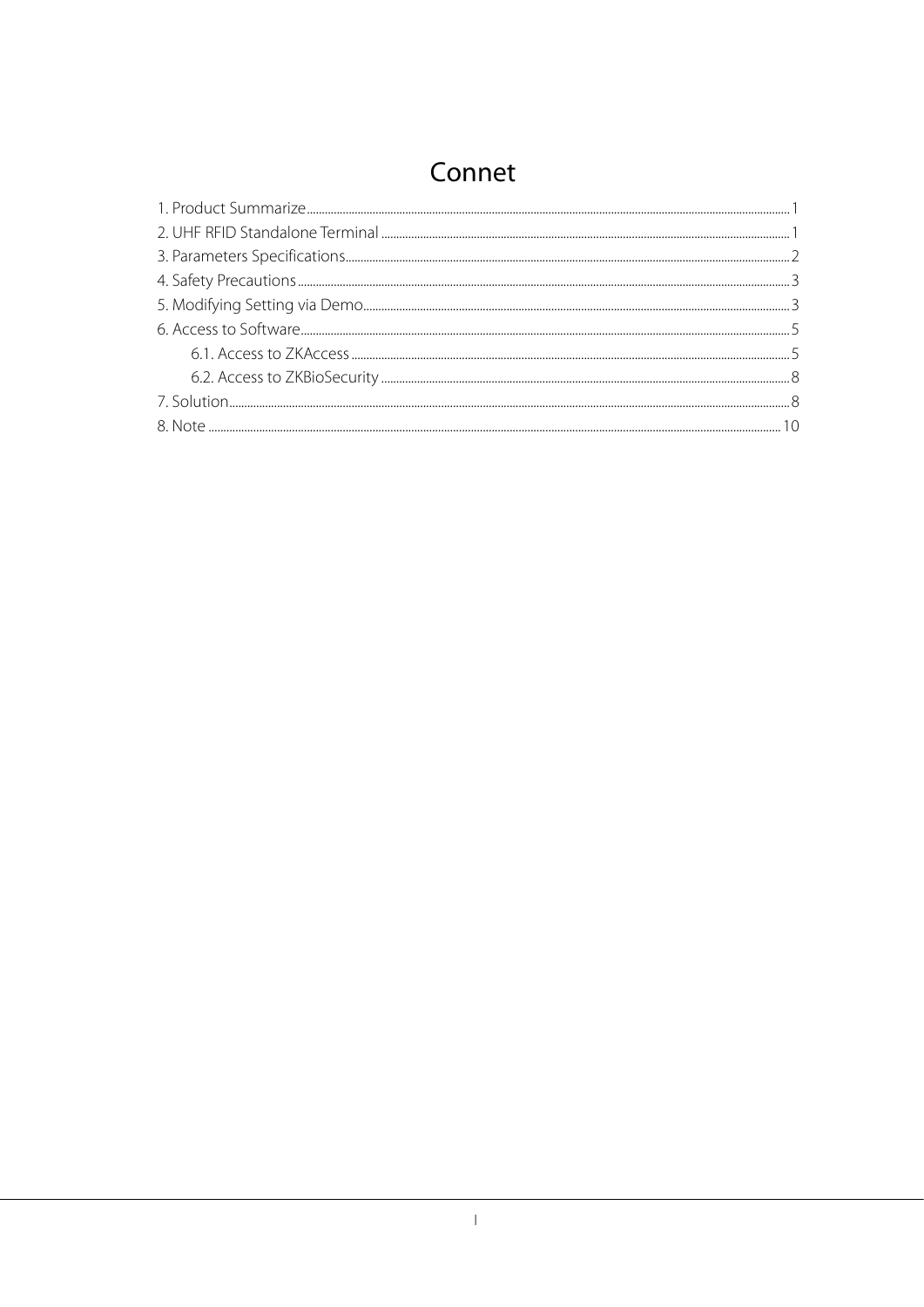## 1. Product Summarize

U1000E, U1000F, U2000E, U2000F is a new generation of RFID UHF series products for our company's independent research and development of the long distance RFID Standalone Terminal in the parking lot and access control system.

The product uses the industry's most cost-effective UHF card reader chip, and the part of swing card adopts the module integrated design, making the product to meet the technical requirements of the parking lot and access control system. Meanwhile, the utility model has the advantages of stable reading performance, good consistency, low working current and temperature, long service life, and small external influence, and the product adopts the waterproof outer shell design.

The product is also a fully meet the CE, FCC technology requirements of the product, and to obtain CE, FCC and other security certification.

## 2. UHF RFID Standalone Terminal

● Overview:





Dimension 250mm\*250mm\*70mm (U1000E, U1000F) 445mm\*445mm\*70mm (U2000E, U2000F)



Cables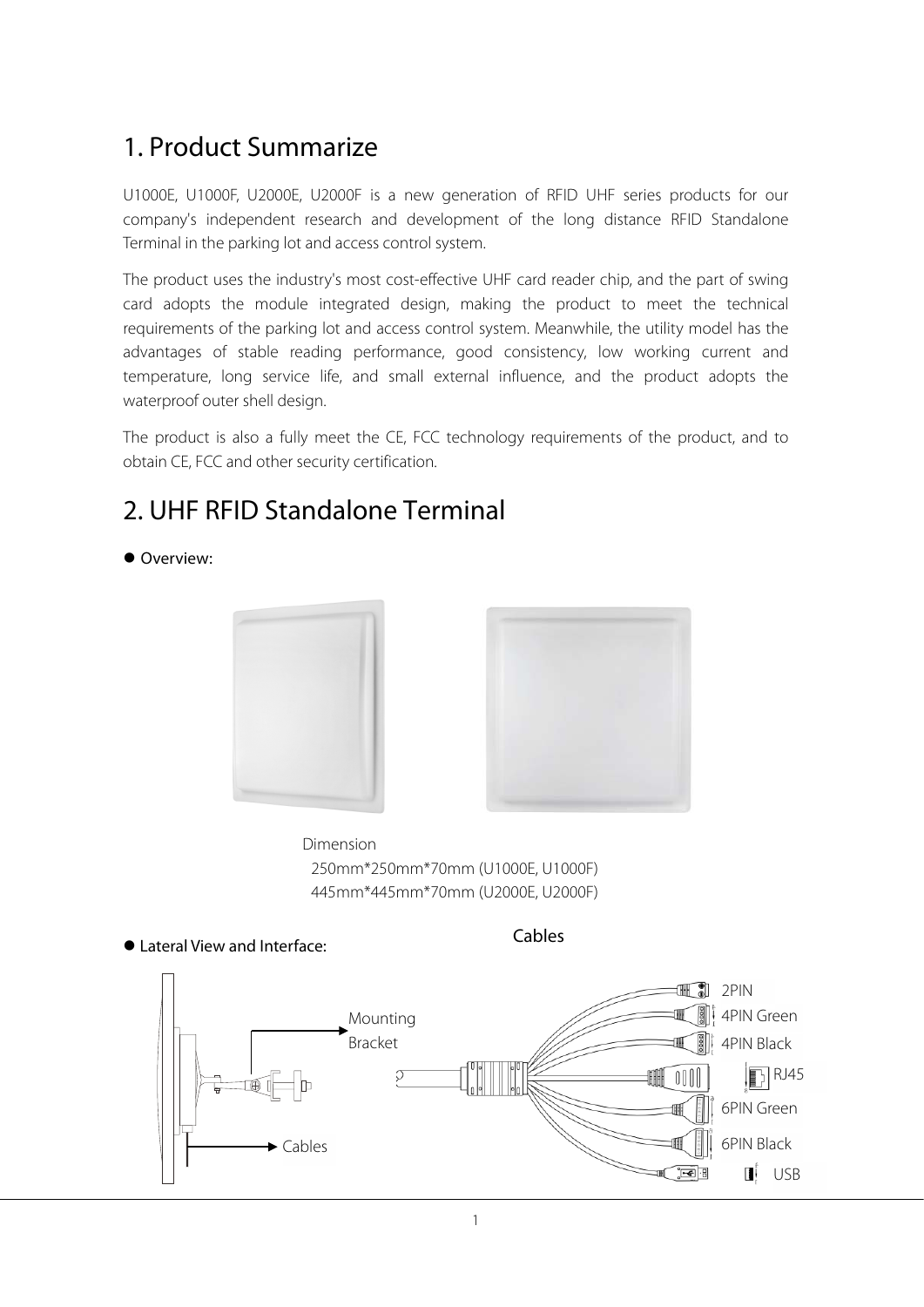#### Cable Definition:



## 3. Parameters Specifications

| Model                              | U1000E, U1000F                                             | U2000E, U2000F                         |  |  |  |  |
|------------------------------------|------------------------------------------------------------|----------------------------------------|--|--|--|--|
| Logo&Color                         | ZKTeco logo, black (standard)/White logo, white (optional) |                                        |  |  |  |  |
| <b>Card Capacity</b>               | 5000 cards                                                 |                                        |  |  |  |  |
| <b>Log Capacity</b>                | 30,000 Transactions                                        |                                        |  |  |  |  |
| <b>Reading Distance</b>            | 0-6m(Stable is 0-5 meters)                                 | 0-12m(Stable is 0-10meters)            |  |  |  |  |
| Communication                      | TCP/IP, USB, Wiegand 26/34                                 |                                        |  |  |  |  |
| <b>Access Control</b><br>Interface | 3rd Party Electric Lock, Door Sensor, Exit Button, Alarm   |                                        |  |  |  |  |
| <b>Wiegand Signal</b>              | Wiegand input & output                                     |                                        |  |  |  |  |
| <b>Working Frequency</b>           | F:902Mhz-928MHz; E:865MHz-868MHz                           |                                        |  |  |  |  |
| <b>Support Card</b>                |                                                            | Tag1,Tag2,Tag3,Tag4,DF01Card,DF02 Card |  |  |  |  |
| <b>UHF Interface Protocol</b>      | EPC global UHFClass1Gen2/ISO18000-6c                       |                                        |  |  |  |  |
| Antenna Gain                       | 8dBi<br>12dBi                                              |                                        |  |  |  |  |
| <b>Output Power</b>                | 18dBm-26dBm                                                |                                        |  |  |  |  |
| Maximum power<br>consumption       | <2W(RF output 26dBm, single tags)                          |                                        |  |  |  |  |
| <b>Ingress Protection Rate</b>     | IP 66                                                      |                                        |  |  |  |  |
| <b>Supporting Software</b>         | ZKAccess3.5;ZKBiosecurity3.0                               |                                        |  |  |  |  |
| <b>Working Voltage</b>             | DC 9V-12V                                                  |                                        |  |  |  |  |
| <b>Working Current</b>             | 150mA (always reading)                                     |                                        |  |  |  |  |
| <b>Working Temperature</b>         | $-20^{\circ}\text{C} - +60^{\circ}\text{C}$                |                                        |  |  |  |  |
| <b>Working Humidity</b>            | $<$ 95% (25°C)                                             |                                        |  |  |  |  |
| <b>Dimension</b>                   | 250mm*250mm*70mm(±5)                                       | 445mm*445mm*70mm(±5)                   |  |  |  |  |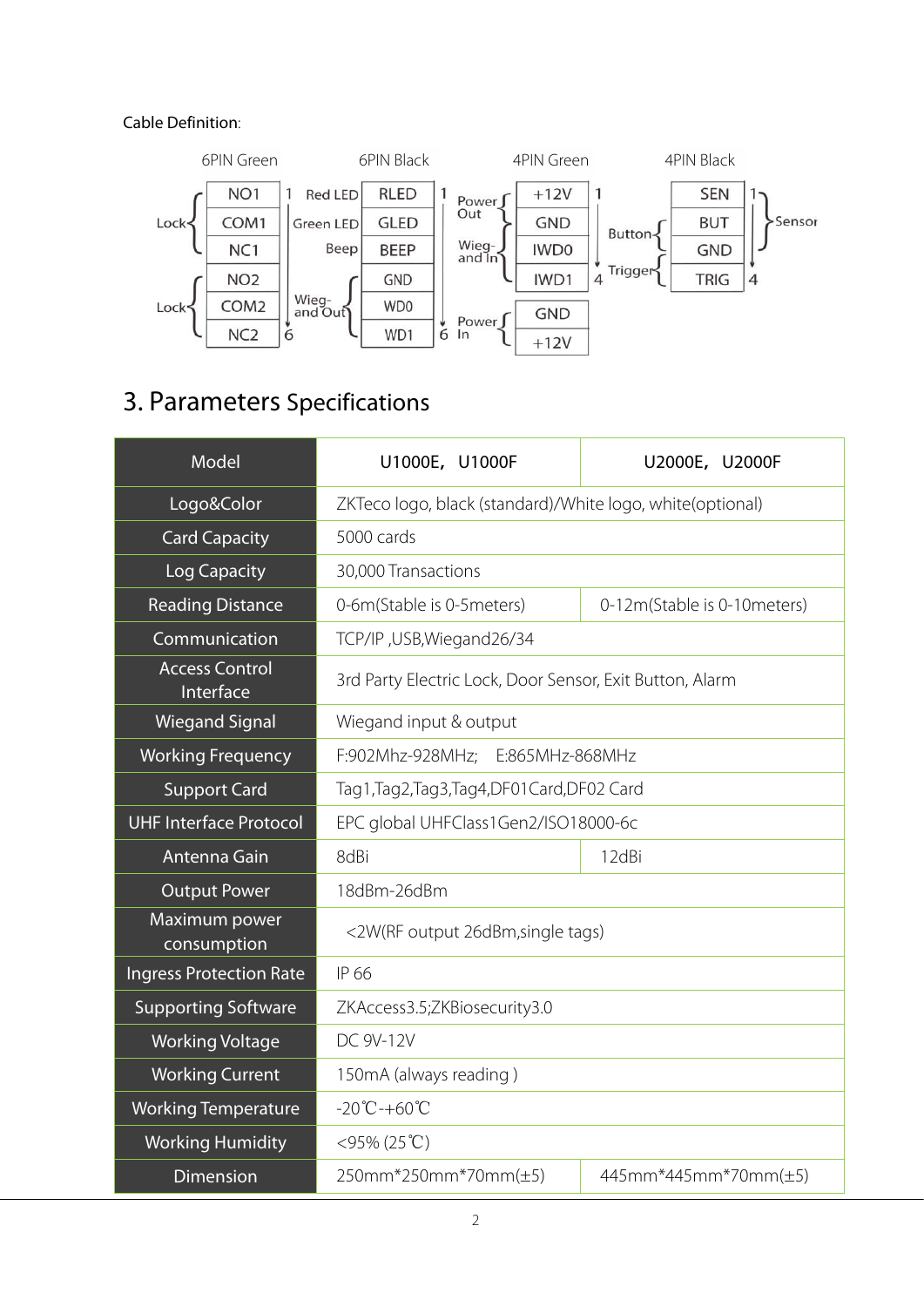## 4. Safety Precautions

1) The Standalone Terminal working voltage ranges from DC9V to DC16V, it is recommended to use DC12V /3A power supply.

2) Please wire according to the cable definition.

# 5. Modifying Setting via Demo

1) USB Connection



#### 2) Software Introduction

Our company provides Demo, used to set the working parameters of the Standalone Terminal. Demo interface as shown below: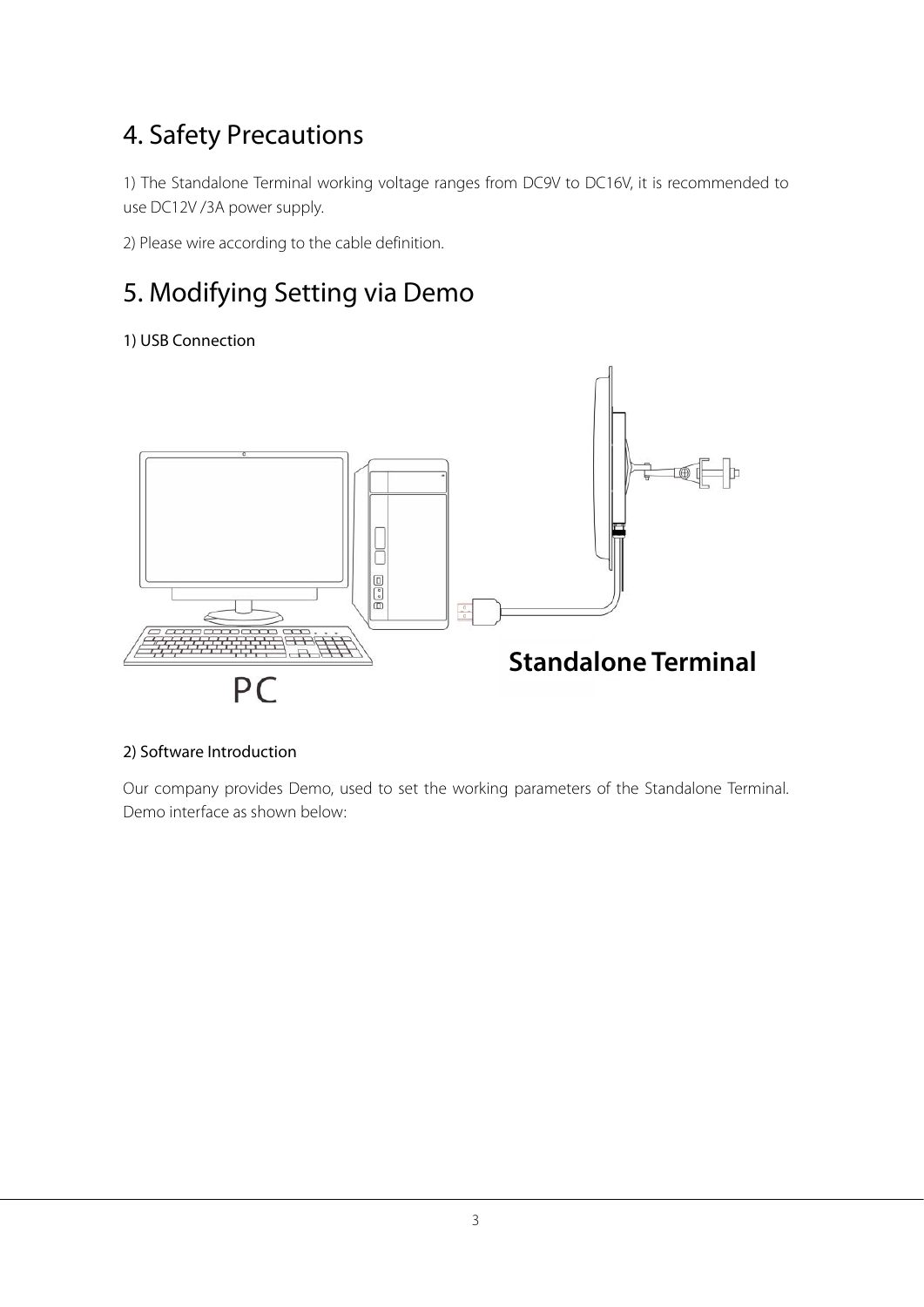| UHF Reader                                                                                               |                                                                                                                                                  |                                                                                               | $\mathbf{x}$<br>$\Box$<br>$\qquad \qquad$                                                                                                                                                          |
|----------------------------------------------------------------------------------------------------------|--------------------------------------------------------------------------------------------------------------------------------------------------|-----------------------------------------------------------------------------------------------|----------------------------------------------------------------------------------------------------------------------------------------------------------------------------------------------------|
| <b>UHF Reader</b>                                                                                        |                                                                                                                                                  | -RF Settings                                                                                  |                                                                                                                                                                                                    |
| -Reader Connection-<br>Connect<br><b>Disconnect</b><br>Output Time(2-20)-<br>2<br>X 100ms<br><b>Time</b> | -Work Mode-<br><sup>O</sup> Read Always<br>Read by Trigger<br><b>Read Time</b><br>$\mathsf{s}$<br>$(1-255)$<br>-Wiegand Format<br>$Q$ 26<br>• 34 | 865000<br>Freq<br>-Reader Indicator-<br><b>N</b> Buzzer<br>Tag Reading Interval-<br>0<br>Time | Power<br>26<br>868000<br>kHz<br>$\vert \mathbf{v} \vert$<br>to<br>-Wiegand Output Settings-<br><b>O</b> Forward Output<br><b>O</b> Inverted Output<br>Start Bytes<br>19<br>$\vert$<br>$\mathsf{s}$ |
| Read Tag<br>Save Changes                                                                                 | Read Configuration                                                                                                                               | <b>Factory Default</b>                                                                        | Read Configuration OK!                                                                                                                                                                             |
| Firmware version:<br>UHF_UWRN_V1.3                                                                       |                                                                                                                                                  |                                                                                               |                                                                                                                                                                                                    |
| Card Number<br>No.                                                                                       | <b>Success Times</b>                                                                                                                             | <b>EPC Length</b>                                                                             |                                                                                                                                                                                                    |
|                                                                                                          |                                                                                                                                                  |                                                                                               |                                                                                                                                                                                                    |
|                                                                                                          |                                                                                                                                                  |                                                                                               |                                                                                                                                                                                                    |
|                                                                                                          |                                                                                                                                                  |                                                                                               |                                                                                                                                                                                                    |

The default configuration of the Standalone Terminal is as follows:

| <b>Work Mode</b>             | Always Read                                                                |
|------------------------------|----------------------------------------------------------------------------|
| Read Tag Interval Time       | Os (Default)                                                               |
| <b>Wiegand Out Setting</b>   | wiegand 26; Forward Output; 9th Start Byte(Default);                       |
| <b>Wiegand Interval Time</b> | 2s (Default)                                                               |
| <b>Output Power</b>          | 18dBm~26dBm                                                                |
| <b>Working Frequency</b>     | 902MHz ~928MHz (American Standard);<br>865MHz ~ 868MHz (European standard) |

#### Demo Using Instructions:

- Connect the USB port of the Standalone Terminal to the USB port of the computer.
- The power adapter is recommended to use the DC12V/3A specification. Power supply to the Standalone Terminal and the buzzer sounds once.
- In the computer to open Demo, click 'Connect', on the right side of the middle will show 'Connect Successful' , and machine and demo connection success.
- Wiegand Interval Time: Sets the time interval between adjacent wiegand data.
- Reader Indicate: Set whether the buzzer rings when the machine is on the electricity and brush the card.
- $\triangleright$  Work Mode: Set the working mode of the machine, and including always read mode, trigger mode. Under trigger mode, time of reading card can be set when it is triggered once.
- RF Setting: Set the RF parameters of the machine, including power, spectrum. Power range is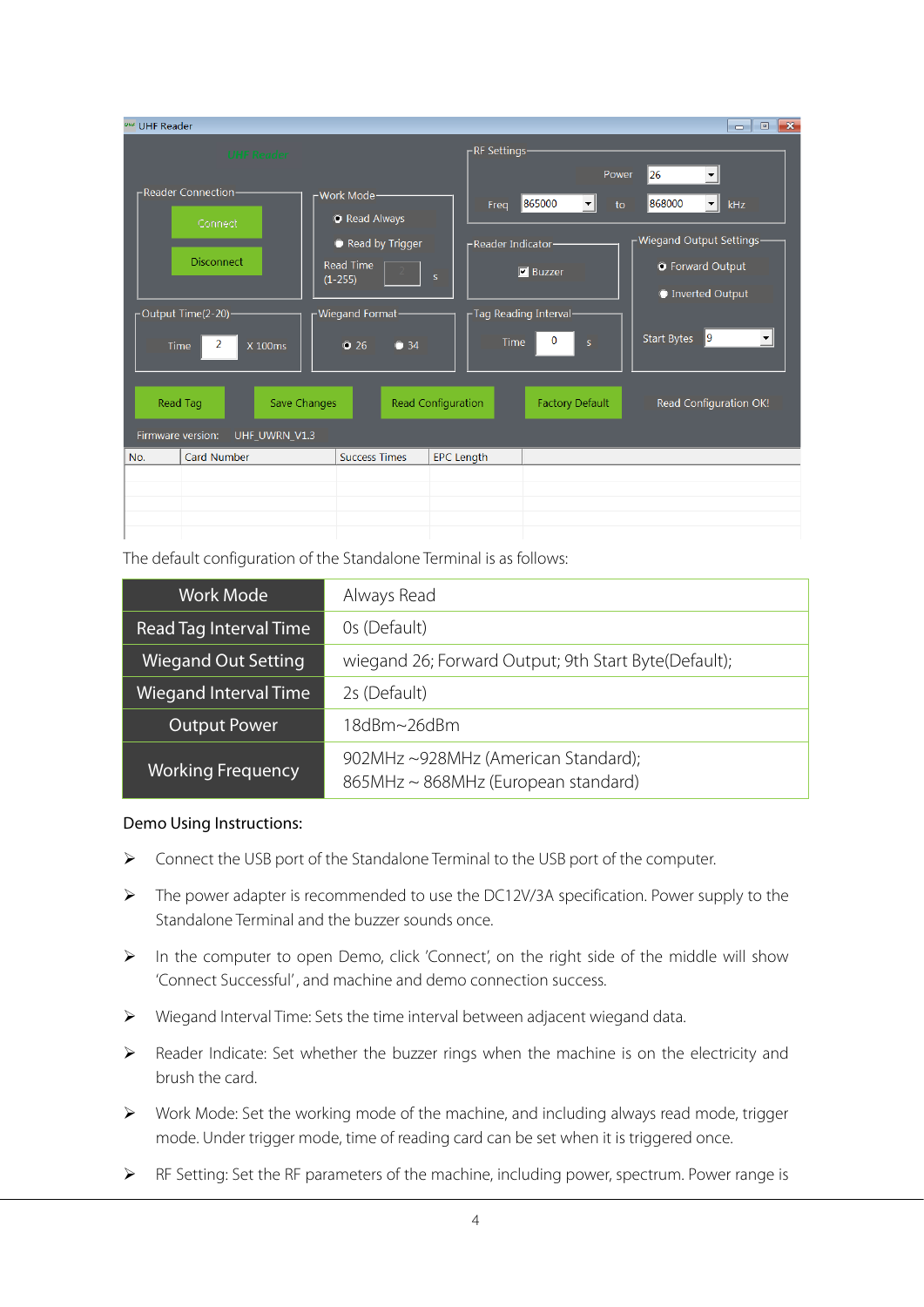18~26dBm.

- Wiegand Setting: Set the machine's wiegand output format.
- Setting Wiegand Out Bytes: Sets the forward or reverse output of the machine's Wiegand Data, and start output from the first few bytes.
- Read Tag Interval Time: Set the machine to read the card interval. Read card interval is the time when from the card is read within the scope of the card to the card is left out of the scope of the card to read the second time card.

## 6. Access to Software

#### RJ45 Connection



Connect the RJ45 port of the Standalone Terminal to the Ethernet port of the computer. The machine supports access to ZKAccess 3.5.3 build 0009 and ZKBioSecurity 3.0.5.0 software.

### 6.1. Access to ZKAccess

#### 1) Add Device:

#### $\triangleright$  Search the Standalone Terminal

Click [Device] > [Search Panels], click [Start Search] to search the Standalone Terminal by TCP/IP.

| 图 Search Device                              |                   |             |         |                   |             |                | $\propto$          |
|----------------------------------------------|-------------------|-------------|---------|-------------------|-------------|----------------|--------------------|
| Search by TCP/IP                             | Search by RS485   |             |         |                   |             |                |                    |
| <b>MAC Address</b>                           | <b>IP Address</b> | Subnet Mask | Gateway | Serial Number     | Device Type | Has Been Added | connection<br>mode |
|                                              |                   |             |         |                   |             |                |                    |
|                                              |                   |             |         |                   |             |                |                    |
|                                              |                   |             |         |                   |             |                |                    |
|                                              |                   |             |         |                   |             |                |                    |
|                                              |                   |             |         |                   |             |                |                    |
|                                              |                   |             |         |                   |             |                |                    |
|                                              |                   |             |         |                   |             |                |                    |
|                                              |                   |             |         |                   |             |                |                    |
| Search for the device on the TCP/IP network. |                   |             |         | Modify IP Address | Add Device  | Search         | Return             |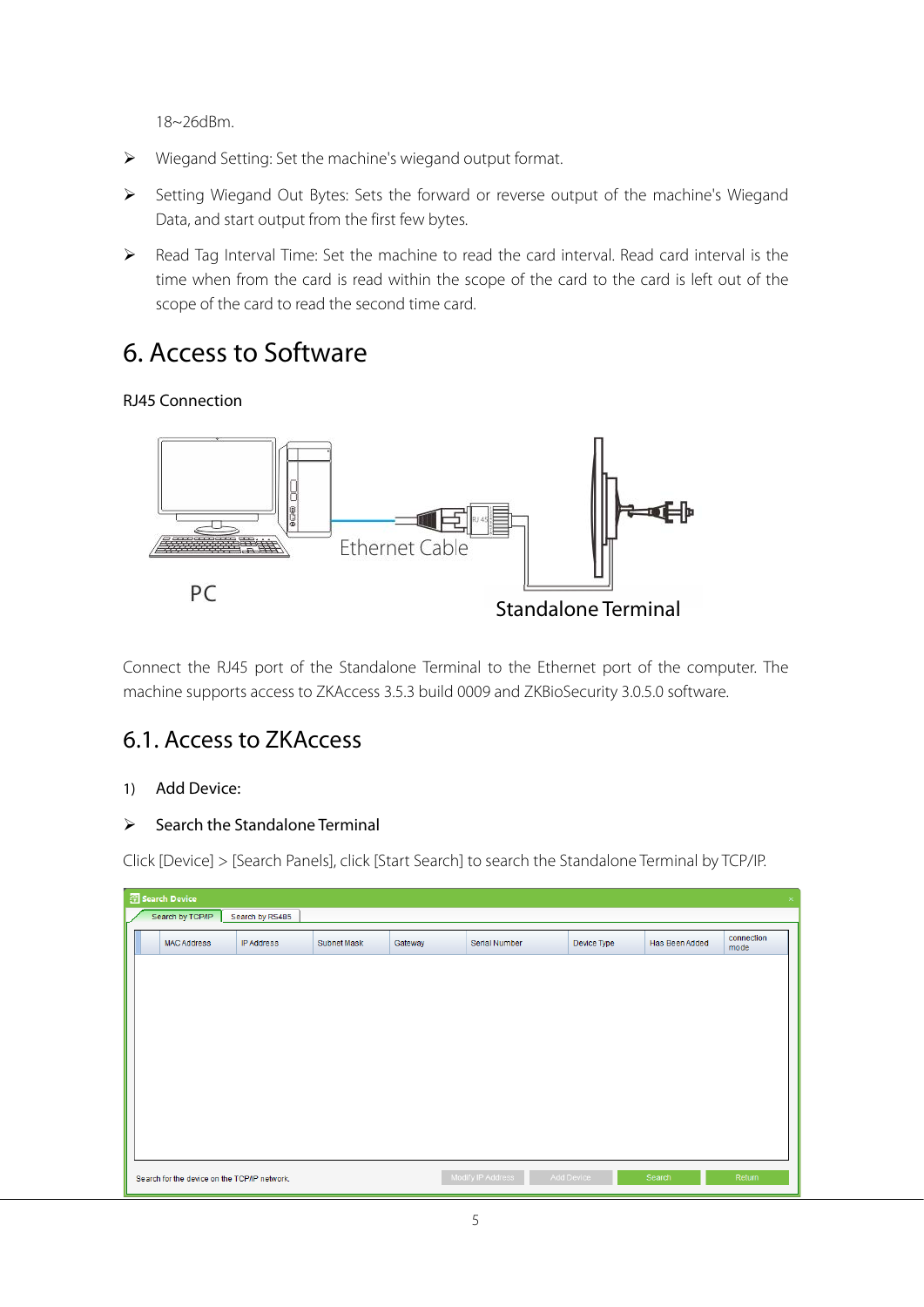#### $\triangleright$  Add Device

After searching, select the Standalone Terminal and click [Add Device], and a dialog box will open. Enter self-defined device name, device type set to Standalone Device and click [OK] to complete device adding.

| <b>ZKTECO</b>                                    | Personnel<br>Device Access Control Reports System                                                                                             |                                                                                                                                        |                               | \$00008             |
|--------------------------------------------------|-----------------------------------------------------------------------------------------------------------------------------------------------|----------------------------------------------------------------------------------------------------------------------------------------|-------------------------------|---------------------|
| $\overline{\mathbf{z}}$<br><b>Ed Device Name</b> | Add B Edit T Delete C Search 23 GetLogs 39 SyncAll Data To Device R   Get Personnel Data From Device 2 Get Information of Personnel More<br>п | Device Na. Serial N. Communi IP Addr. Serial P. RS485 Addr. Enab. Person. Fingerp. Vein Quan. Face Qu. PalmVein Q. Device No. Firmware |                               | Area Name           |
| Area                                             | Search Device                                                                                                                                 |                                                                                                                                        |                               |                     |
| Device                                           | Search by TCP/IP<br>Search by RS485                                                                                                           |                                                                                                                                        |                               |                     |
| <b>Search Device</b>                             | MAC Address<br>IP Address<br>Subnet Mask                                                                                                      | Gateway<br>Serial Number                                                                                                               | Has Been Added<br>Device Type | connection.<br>mode |
|                                                  | 00:17:61:11:19:fa<br>169.254.30.201<br>255.255.255.0<br>п                                                                                     | 169.254.30.201<br>ODG7072017072400004                                                                                                  | <b>UHFS1000E</b><br>No:       | <b>TCP/IP</b>       |
|                                                  | <b>Z</b> Add Device                                                                                                                           |                                                                                                                                        |                               |                     |
|                                                  | <b>Basic Parameters</b>                                                                                                                       |                                                                                                                                        |                               |                     |
|                                                  | Device Name                                                                                                                                   | 169.254.30.201                                                                                                                         |                               |                     |
|                                                  | Communication Password                                                                                                                        |                                                                                                                                        |                               |                     |
|                                                  |                                                                                                                                               |                                                                                                                                        |                               |                     |
|                                                  | Device Type                                                                                                                                   | Standalone Device                                                                                                                      |                               |                     |
|                                                  | Switch to Two-door Two-way.<br>Auto Synchronize Device Time With PC Time                                                                      | $\mathcal{L}$                                                                                                                          |                               |                     |
|                                                  | Area                                                                                                                                          | $\omega$ :<br>ZKTeca                                                                                                                   |                               |                     |
|                                                  | Clear Data in the Device when Adding                                                                                                          |                                                                                                                                        |                               |                     |
|                                                  | Communication Type                                                                                                                            | O TCPAP<br><b>DRS485</b>                                                                                                               |                               |                     |
|                                                  |                                                                                                                                               |                                                                                                                                        |                               |                     |
|                                                  | IP Address                                                                                                                                    | $\alpha$<br>169.254.30.201                                                                                                             |                               |                     |
|                                                  | IP Port Number                                                                                                                                | 4370<br>٠                                                                                                                              | Add Device<br>Search          | Return              |
|                                                  |                                                                                                                                               |                                                                                                                                        |                               |                     |
|                                                  |                                                                                                                                               |                                                                                                                                        |                               |                     |
|                                                  | <b>Test Connection</b>                                                                                                                        | Cancel<br><b>OK</b>                                                                                                                    |                               |                     |
|                                                  |                                                                                                                                               |                                                                                                                                        |                               |                     |

Note: The default IP address of the Standalone Terminal may conflict with the IP of a device on the Internet. You can modify its IP address: Click [Modify IP Address] behind the device and a dialog box will open. Enter the new IP address and other parameters (Note: Must configure the gateway and IP address in the same network segment).

#### 2) Register the UHF tag

Connect the UHF Card Issuer to a computer; click the Personnel Profile tab to register the UHF tag, as shown in the figure below:

| 图 Add               |                |                           |                                  | $\infty$                     |
|---------------------|----------------|---------------------------|----------------------------------|------------------------------|
| Personnel Profile   | <b>Details</b> | Alternative Access Levels |                                  |                              |
| Personnel Number    |                | $\star$<br>Department     | $\star$<br>۰                     |                              |
| <b>First Name</b>   |                | <b>Card Number</b>        | 學                                |                              |
| <b>Last Name</b>    |                | <b>Mobile Phone</b>       |                                  |                              |
| Gender              | Male<br>۰      | <b>Employee Date</b>      | 2015-10-15<br>۰                  | (Optimal Size 230×230 Pixel) |
| Password            |                | Birthday                  | 2015-10-15<br>▼                  | <b>Browse</b>                |
| Email               |                | Privilege                 | Employee<br>$\blacktriangledown$ |                              |
| Fingerprint Registe | USB FP Sensor  | Device                    |                                  |                              |
|                     |                | Save and Continue         | OK.                              | Cancel                       |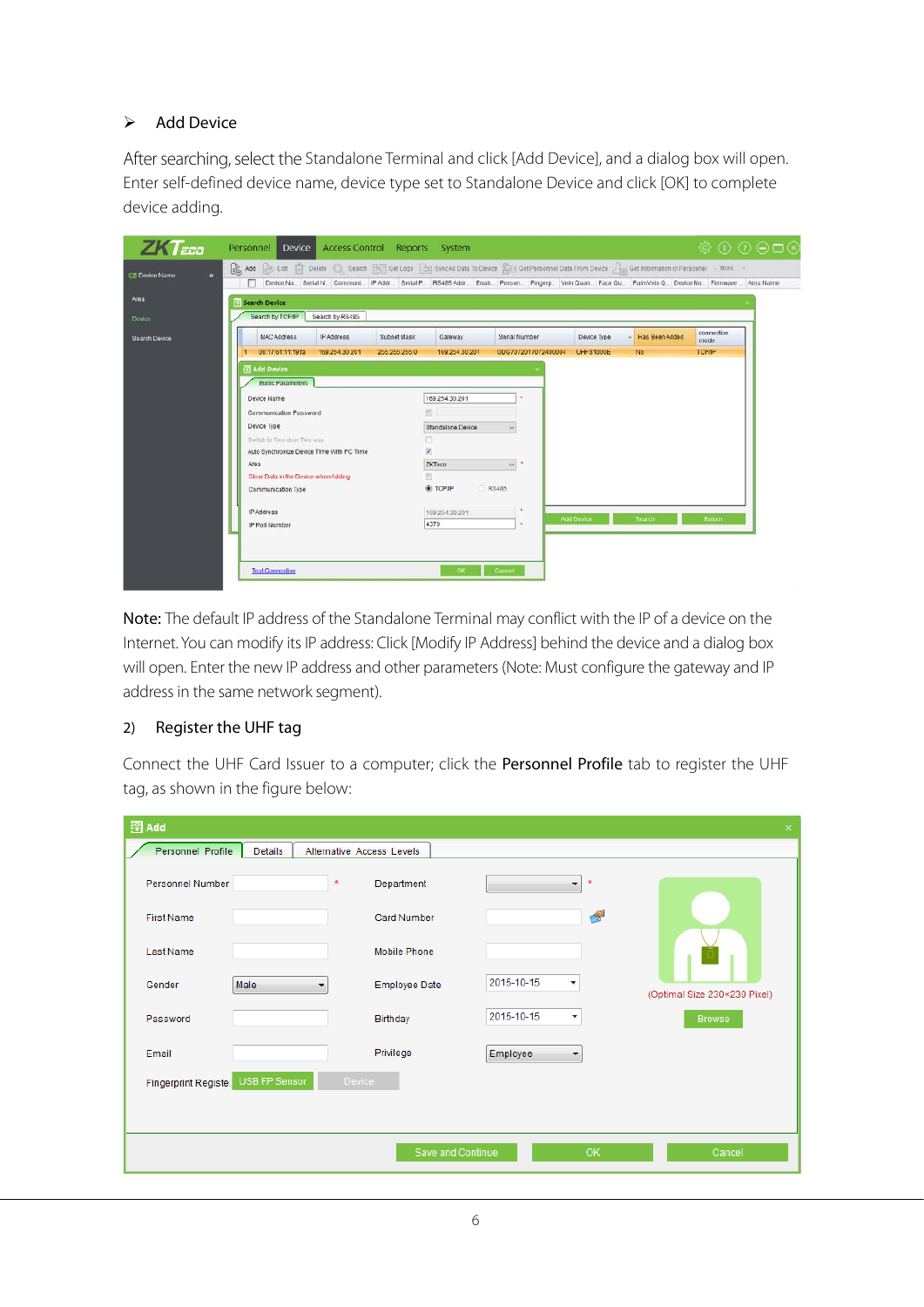#### 3) Set Access Control Parameters

The Access Control Parameters include time zones, holidays, door settings, access levels, anti-passback, personnel group, multi-card opening and so on. For more details about how to set the access control parameters, please see the software user manual.

#### 4) Sync All Data to Device

Select device, click [Synchronize All Data] and click [OK] to complete synchronization. The system will synchronize the data to the device, including door information, access control levels (personnel information, access control time zones), anti-pass back settings, interlock settings, linkage settings, first-card normal open settings, multi-card normal open settings and so on.



#### 5) Real-time Monitoring

Monitor the statuses and real-time events of doors under the access control panels in the system in real-time, including normal events and exceptional events (including alarm events).

| <b>ZK</b> Eco                         |                | Personnel           | <b>Device</b> | <b>Access Control</b> | Reports            | System                                                                                                               |                    |                    |                           | $\circledR$ $\circledR$ $\circledR$ $\circledR$ |  |
|---------------------------------------|----------------|---------------------|---------------|-----------------------|--------------------|----------------------------------------------------------------------------------------------------------------------|--------------------|--------------------|---------------------------|-------------------------------------------------|--|
| <b>R</b> Access<br>$\hat{\mathbf{x}}$ | 雨              |                     |               |                       |                    | Open All Current Doors To Close All Current Doors To Open Selected Doors To Close Selected Doors Top Stop Monitoring |                    |                    |                           |                                                 |  |
|                                       |                | ZKTeco<br>Area      | $\checkmark$  | <b>Access Control</b> | 169.254.30.201     | Door 169.254.30.201-1 V                                                                                              |                    |                    |                           |                                                 |  |
| <b>Time Zones</b>                     |                |                     |               |                       |                    |                                                                                                                      |                    |                    |                           |                                                 |  |
| Holidays                              |                | R,                  |               |                       |                    |                                                                                                                      |                    |                    |                           |                                                 |  |
| Door Settings                         |                | 169.254.30.         |               |                       |                    |                                                                                                                      |                    |                    |                           |                                                 |  |
| <b>Access Levels</b>                  |                |                     |               |                       |                    |                                                                                                                      |                    |                    |                           |                                                 |  |
| Anti-Passback                         |                |                     |               |                       |                    |                                                                                                                      |                    |                    |                           |                                                 |  |
|                                       |                |                     |               |                       |                    |                                                                                                                      |                    |                    |                           |                                                 |  |
| <b>Personnel Group</b>                |                | Date And Time       |               | Device Name           | <b>Event Point</b> | <b>Event Description</b>                                                                                             | <b>Card Number</b> | Personnel ID(First | <b>In/Out Status</b>      | Verify Type                                     |  |
|                                       | $+1$           | 2017-09-19 16:35:59 |               | 169.254.30.201        | 169.254.30.201-1   | <b>Person Not Registered</b>                                                                                         | 10000000           |                    | 169.254.30.201.           | Only Card                                       |  |
| Multi-Card Opening                    | $\overline{2}$ | 2017-09-19 16:35:58 |               | 169.254.30.201        | 169.254.30.201-1   | Person Not Registered                                                                                                | 10000000           |                    | 169.254.30.201.           | <b>Only Card</b>                                |  |
|                                       | 3              | 2017-09-19 16:35:58 |               | 169.254.30.201        | 169.254.30.201-1   | Person Not Registered                                                                                                | 10000000           |                    | 169.254.30.201 Only Card  |                                                 |  |
| Real-Time Monitoring                  | $\overline{4}$ | 2017-09-19 16:35:57 |               | 169.254.30.201        | 169.254.30.201-1   | Person Not Registered                                                                                                | 10000000           |                    | 169.254.30.201 Only Card  |                                                 |  |
|                                       | 5              | 2017-09-19 16:35:56 |               | 169.254.30.201        | 169.254.30.201-1   | Person Not Registered                                                                                                | 10000000           |                    | 169.254.30.201 Only Card  |                                                 |  |
| Map                                   | 6              | 2017-09-19 16:35:56 |               | 169.254.30.201        | 169.254.30.201-1   | Person Not Registered                                                                                                | 10000000           |                    | 169.254.30.201            | <b>Only Card</b>                                |  |
|                                       | 7              | 2017-09-19 16:35:55 |               | 169.254.30.201        | 169.254.30.201-1   | <b>Person Not Registered</b>                                                                                         | 8888888            |                    | 169.254.30.201 Only Card  |                                                 |  |
| Advance Access<br>$\mathbf{x}$        | 8              | 2017-09-19 16:35:54 |               | 169.254.30.201        | 169.254.30.201-1   | Normal Open                                                                                                          | 9831122            | 117022(Jack Li)    | 169.254.30.201 Only Card  |                                                 |  |
|                                       | 9              | 2017-09-19 16:35:54 |               | 169.254.30.201        | 169.254.30.201-1   | Person Not Registered                                                                                                | 8888888            |                    | 169.254.30.201 Only Card  |                                                 |  |
|                                       | 10             | 2017-09-19 16:35:53 |               | 169.254.30.201        | 169.254.30.201-1   | <b>Person Not Registered</b>                                                                                         | 8888888            |                    | 169.254.30.201 Only Card  |                                                 |  |
|                                       | 11             | 2017-09-19 16:35:52 |               | 169.254.30.201        | 169.254.30.201-1   | <b>Person Not Registered</b>                                                                                         | 8888888            |                    | 169.254.30.201.           | <b>Only Card</b>                                |  |
|                                       | 12             | 2017-09-19 16:35:52 |               | 169.254.30.201        | 169.254.30.201-1   | <b>Person Not Registered</b>                                                                                         | 8888888            |                    | 169.254.30.201 Only Card  |                                                 |  |
|                                       | 13             | 2017-09-19 16:35:51 |               | 169.254.30.201        | 169.254.30.201-1   | <b>Person Not Registered</b>                                                                                         | 8888888            |                    | 169.254.30.201 Only Card  |                                                 |  |
|                                       | 14             | 2017-09-19 16:35:50 |               | 169.254.30.201        | 169.254.30.201-1   | Person Not Registered                                                                                                | 8888888            |                    | 169.254.30.201 Only Card  |                                                 |  |
|                                       | 15             | 2017-09-19 16:35:50 |               | 169.254.30.201        | 169.254.30.201-1   | Person Not Registered                                                                                                | 8888888            |                    | 169.254.30.201. Only Card |                                                 |  |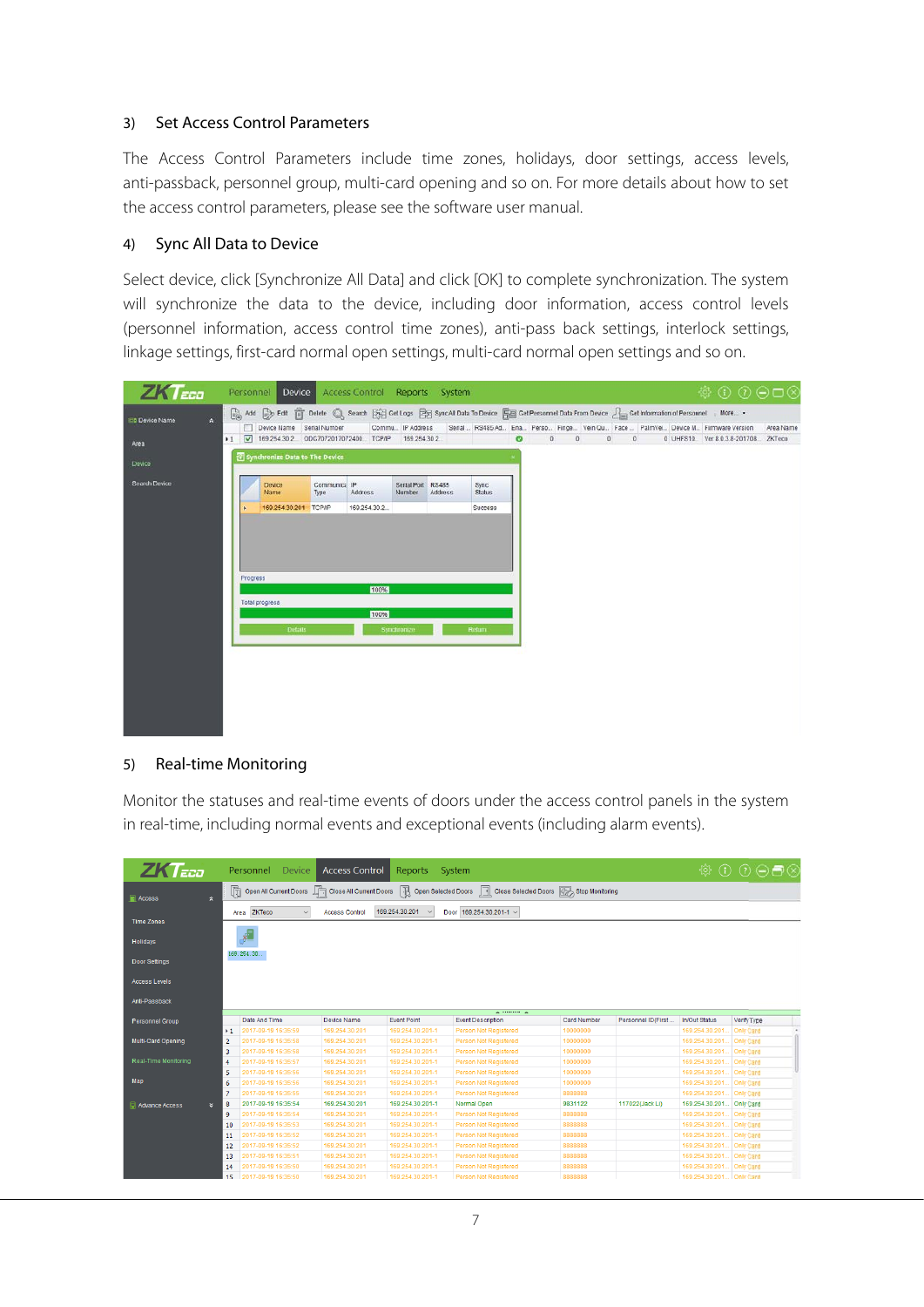## 6.2. Access to ZKBioSecurity

The procedure to access to ZKBioSecurity is basically the same as 6.1. Access to ZKAccess; for more details, please see the software user manual.

# 7. Solution

#### 1) Long Distance Access Control Management



Compared with the traditional access control close proximity recognition mode, long distance access control gets rid of the passive recognition of the shackles, really realize the "Hand Free" model. Remote sensing, automatic reading card, automatic identification, will greatly improve the convenience of personnel access.

The long distance access control system consists of U1000 series Standalone Terminal, UHF tag1, tag2 or DF cards, UR10Rseries card issuer, electronic lock and door.

#### 2) The Long Distance Fixed Vehicle Access Management for Parking Lots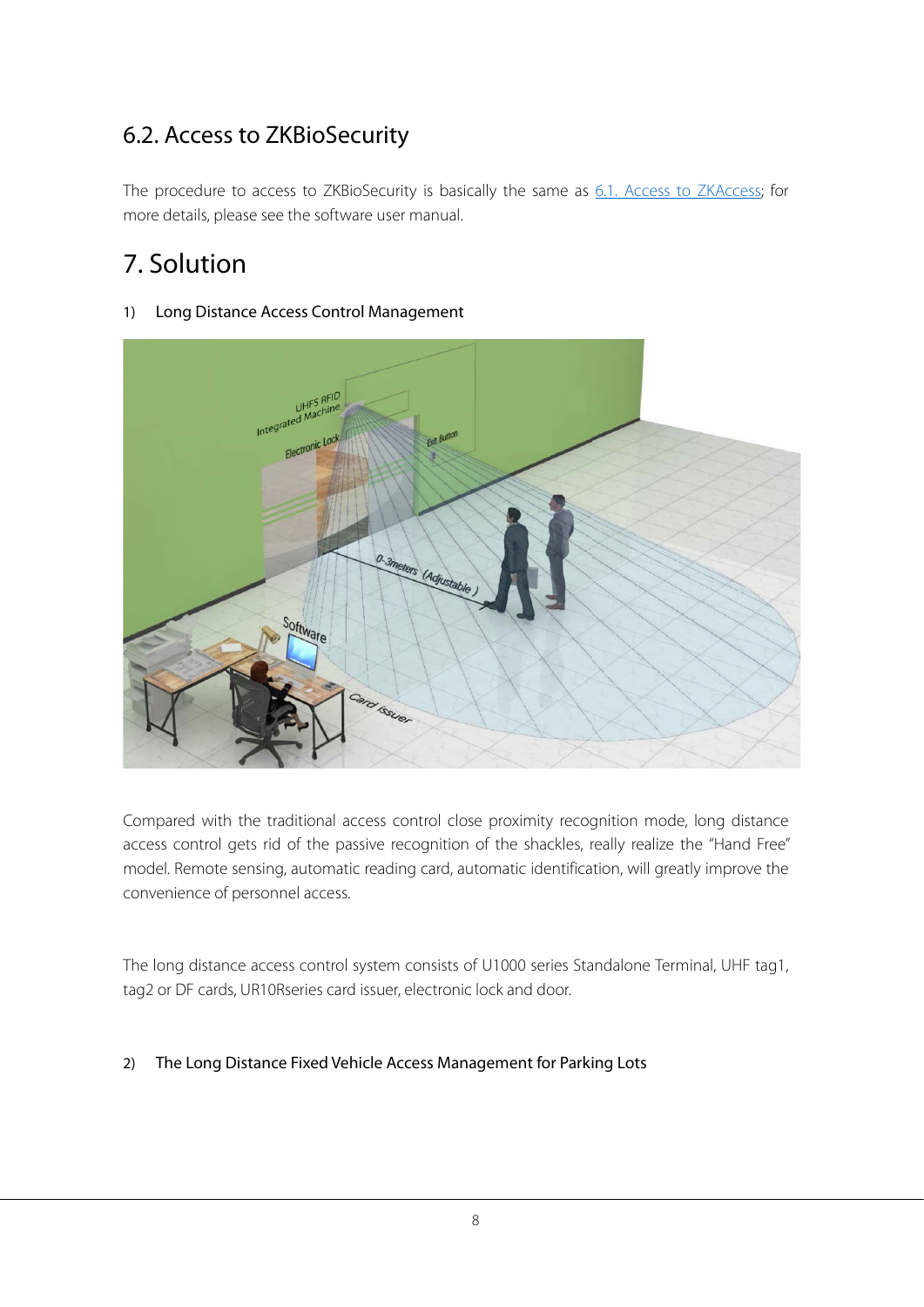

This solution provide user with a non-stop, no card, quick access to parking lots experience. The system consists of U2000 series Standalone Terminal, UHF tag3 (installed on the upper or lower edges of the license plate) or tag4 (pasted on the interior windshield of car), and parking barrier.

When the car pulls up the range of the U2000 Standalone Terminal, the authorized tag mounted on car will be identified, then reading information is transmitted to the Standalone Terminal, after identification correctly, Standalone Terminal outputs an "open" signal to the barrier, then the gate is open. At last, the car can easily have access to parking lots.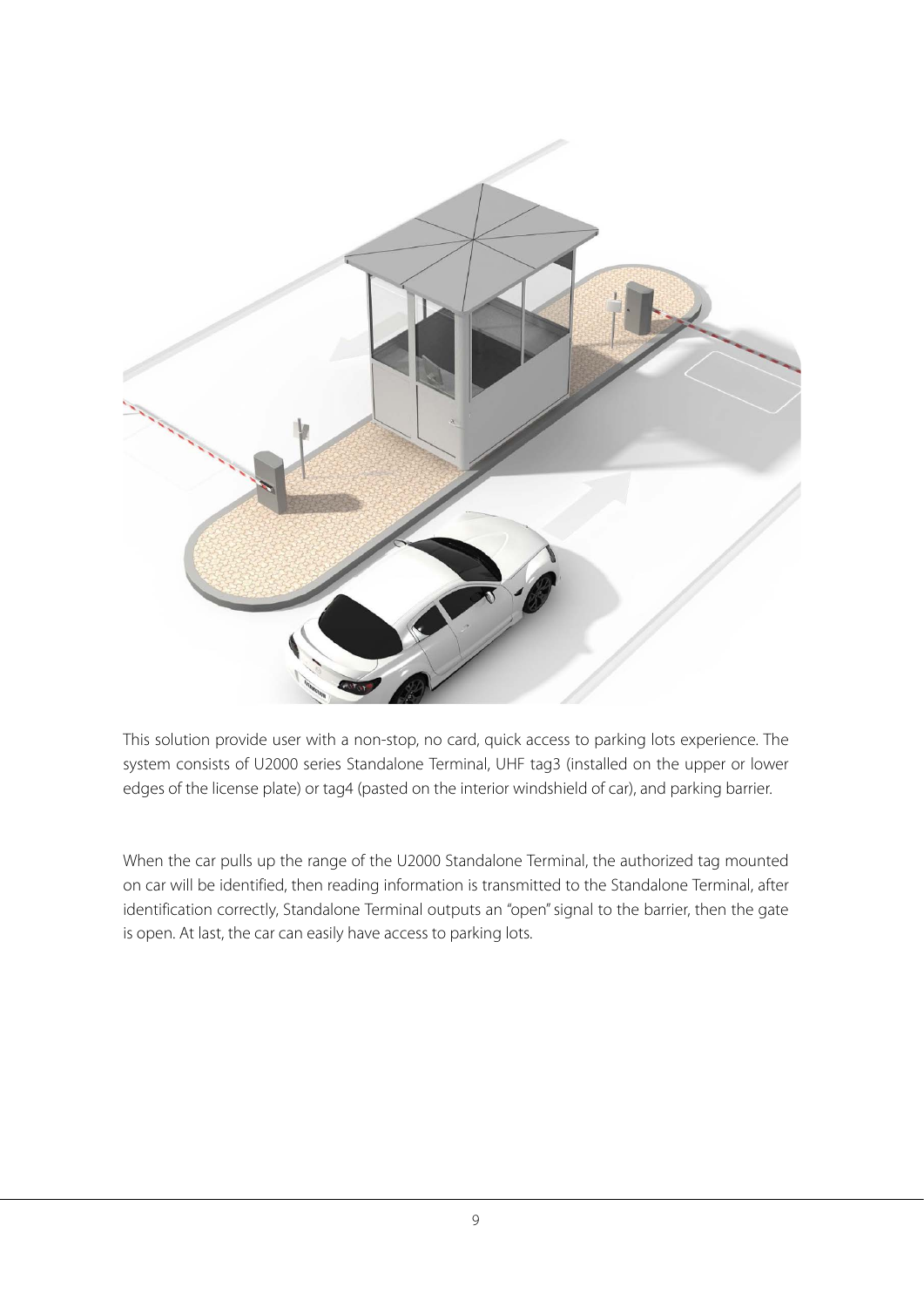

U2000 Standalone Terminal connect with parking barrier

## 8. Note

- The Standalone Terminal cannot be installed in a high-voltage environment, for example, high tension wires and high-voltage transformers.
- > The Standalone Terminal cannot be installed near strong magnetic field.
- $\triangleright$  If the Standalone Terminal is installed at a T-junction or a 90 $^{\circ}$  corner or in other unfavorable environment, the Standalone Terminal may fail to read the card due to the overlarge reading angle. You can install an additional Standalone Terminal at the corner to solve the problem.
- $\triangleright$  For such terrains as slopes, adjust where the Standalone Terminal faces, turning it downwards within the effective range of card reading.
- Remote card reading by the UHF Standalone Terminal is affected by the protective film (explosion-proof film) on car windows to some extent.
- Remote card reading by the UHF Standalone Terminal is affected on rainy, snowy or windy days to some extent.